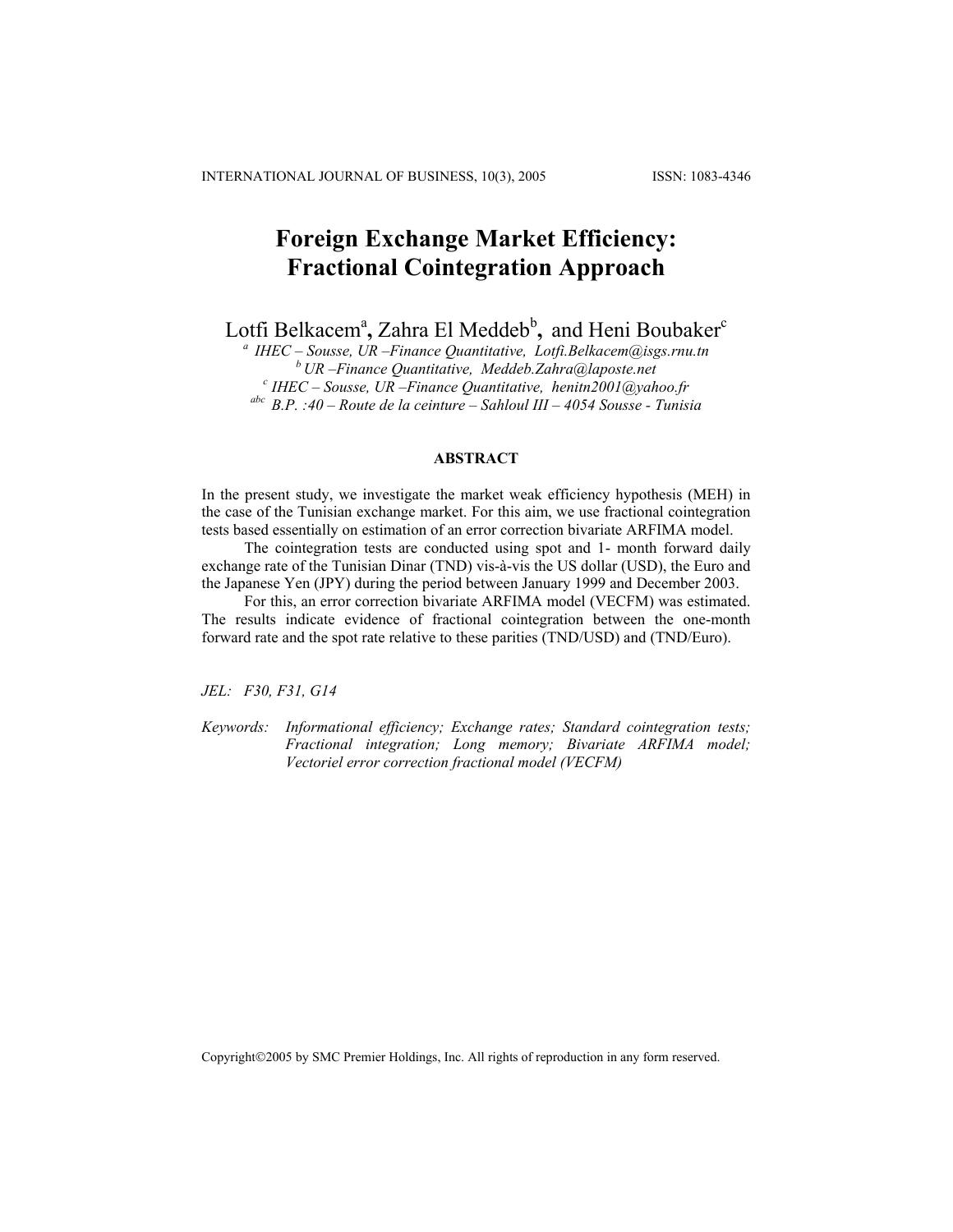# **I. INTRODUCTION**

The informational efficiency of the foreign exchange market is a subject that has been a topic of renewed attention by empirical and theoretical analysis in the field of international finance. One of the reasons underlying the regeneration of interest in testing the efficient markets hypothesis (EMH) within the framework of the foreign exchange market lies in the importance of the role of this market in the determination of exchange rates particularly in a world economy characterized by an increasing integration. Consequently, the determination of the exchange rates is not simple, considering that they are today sensitive to any event affecting the domestic as well as the international markets. A second reason relates to the development of the practical and sophisticated time-series techniques, in particular those relating to the theory of cointegration often used to test the efficiency of the foreign exchange market.

The objective of this study is to investigate the weak efficiency (Fama (1984, 1998) of the Tunisian foreign exchange market by means of fractional cointegration tests and estimation of an error correction bivariate ARFIMA model.

This paper is organized as follows: we proceed initially by the presentation of some concepts relating to the theory of cointegration. A particular interest will be granted to the concept of fractional cointegration. For better clarifying this concept, we start with a presentation of the characteristics of ARFIMA processes before analyzing the interest of the taking into account of fractional integration by the tests of cointegration. A third section of this paper will be devoted to report the empirical investigations.

# **II. THEORETICAL CONCEPTS**

#### **A. The Cointegration**

The concept of cointegration is viewed as a long term equilibrium relationship which can be defined between nonstationary variables. This theory allows, in fact, specifying stable relations in the long run while jointly analyzing the short term dynamics of the considered variables.

A definition of the concept of cointegration was presented by Granger (1981) and Granger and Weiss (1983) such as:

The components of a vector  $X_t$  are said to be co-integrated of order, d, b, denoted  $X_t \sim$ CI(d,b) if : (1) Each series of  $X_t$  is integrated of order *d* noted  $x_{jt} \approx I(d)$ , and (2) There is a set of constants  $\beta_j$  such as:  $z_t = \sum_j \beta_j x_{jt} \sim I(d_z)$  with  $d_z = d - b$  and  $d_z < d$ .

 $β$  is called the co-integrating vector of dimension  $r \times 1$ . Thus, the idea of cointegration is that the linear combination  $z_t$  has a lower order of integration than its components.

Usually, in standard cointegration tests, studied series are considered to be nonstationnary in levels  $(I(1))$ , and the cointegrating linear combination is  $I(0)$ . But this distinction between process  $I(1)$  or  $I(0)$  is arbitrary, since the conditions of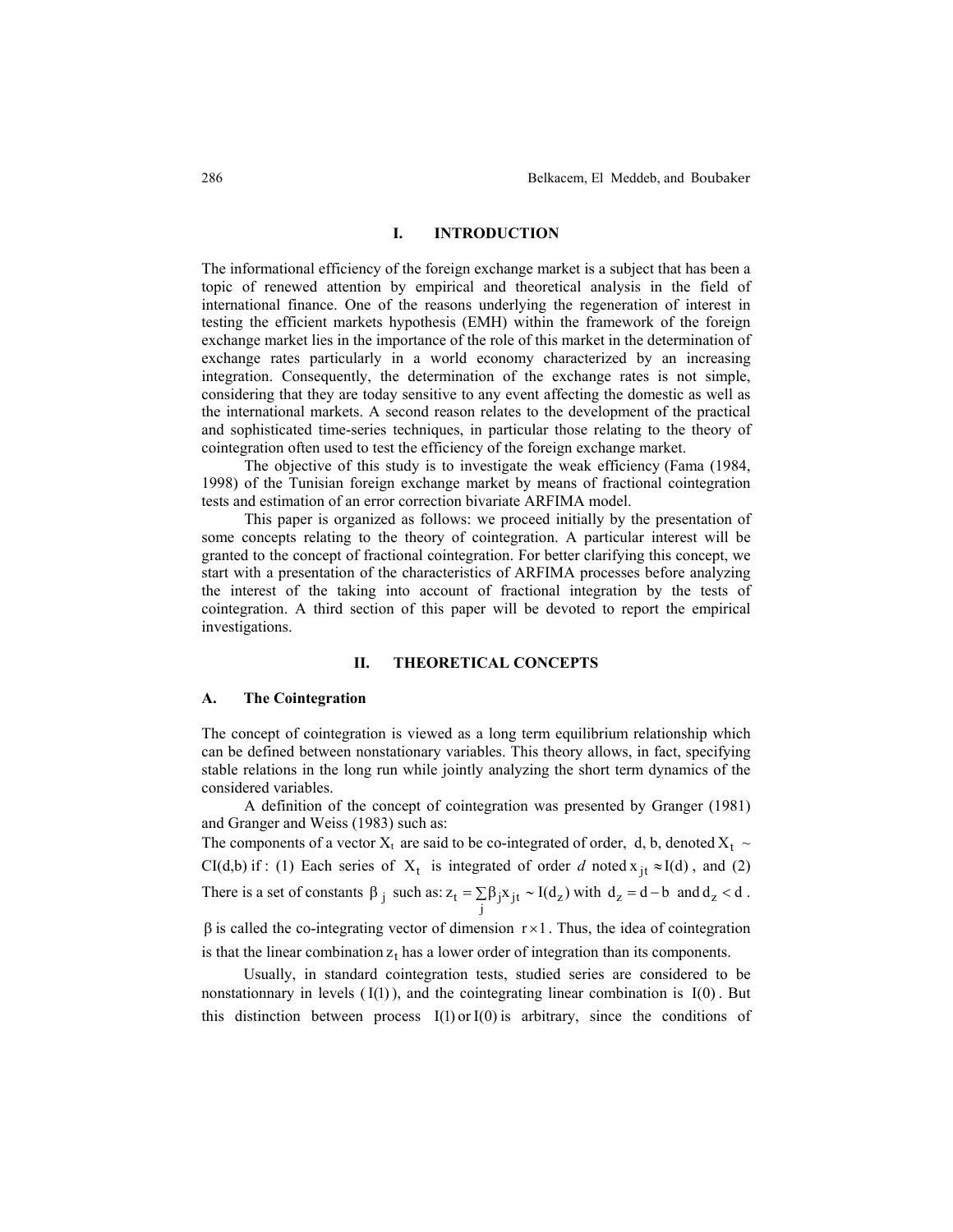cointegration stipulate only that the equilibrium error  $z_t$  must be stationary. The cointegration also applies when the series are *I* (d) with d fractional. Dueker and Startz (1998) propose a definition of the fractional cointegration in which the initial series of  $X_t$  can also be I(d) with  $0 < d < 1$ , the relation of cointegration being I(d – b) with  $0 < d-b < d < 1$ . However, if  $\frac{1}{2} < d-b < 1$  $\frac{1}{2}$  < d – b < 1, the relation of cointegration will not be stationary and the long-term equilibrium is never reached even if the process is "mean-reverting".

#### **B. Fractional Integration and the Cointegration**

of Box Jenkins. A stationary process  $\{X_t\}$  follows an ARFIMA  $(p, d, q)$  is written in The Autoregressive Fractionally-Integrated Moving Average (ARFIMA) model of Granger and Joyeux (1980) and Hosking (1981) is an extension of the ARIMA models this form:

$$
\Phi(L)(1 - L)^{d} X_{t} = \Theta(L) \varepsilon_{t}
$$
 (1)

 $(1 - L)^d$  indicates the binomial development and can be written in the following form:

$$
(1-L)^d = \sum_{k=0}^{\infty} \frac{\Gamma(k-d)}{\Gamma(d)\Gamma(k+1)}
$$
 (2)

 $\Phi(L)$  et  $\theta(L)$  refer to a finite polynomial in the lag operator *L*; and  $\varepsilon_t$  is a white-noise disturbance term. Processes ARFIMA  $(p, d, q)$  are with long memory when  $d \in \left] -\frac{1}{2}, \frac{1}{2} \right[$  and  $d \neq 0$ . They are invertible if  $d > -\frac{1}{2}$  and stationary if  $d < \frac{1}{2}$ . where d is the differencing operator and can take on integer and non-integer values;

When the equilibrium residuals are fractionally integrated and mean-reverting, the studied series are fractionally cointegrated (Marmol 1998; Olekalns and Wilkins 1998). Generally, the study of the stationarity of the series is done via the standard tests of stationarity like that of Dickey-Fuller (1979,1981), of Phillips-Perron (1988) or that of Kwiatkowski and al. (KPSS) (1992). Diebold and Rudbusch (1991) examined by methods of simulation the power of the standard tests of unit root when the true generating process data is a white noise fractionally integrated. They concluded that the tests tend to exhibit low power against fractional alternatives.

#### **III. EMPIRICAL STUDY**

We examine Tunisian exchange market efficiency with respect to 3 bilateral exchange rates of the Tunisian Dinar.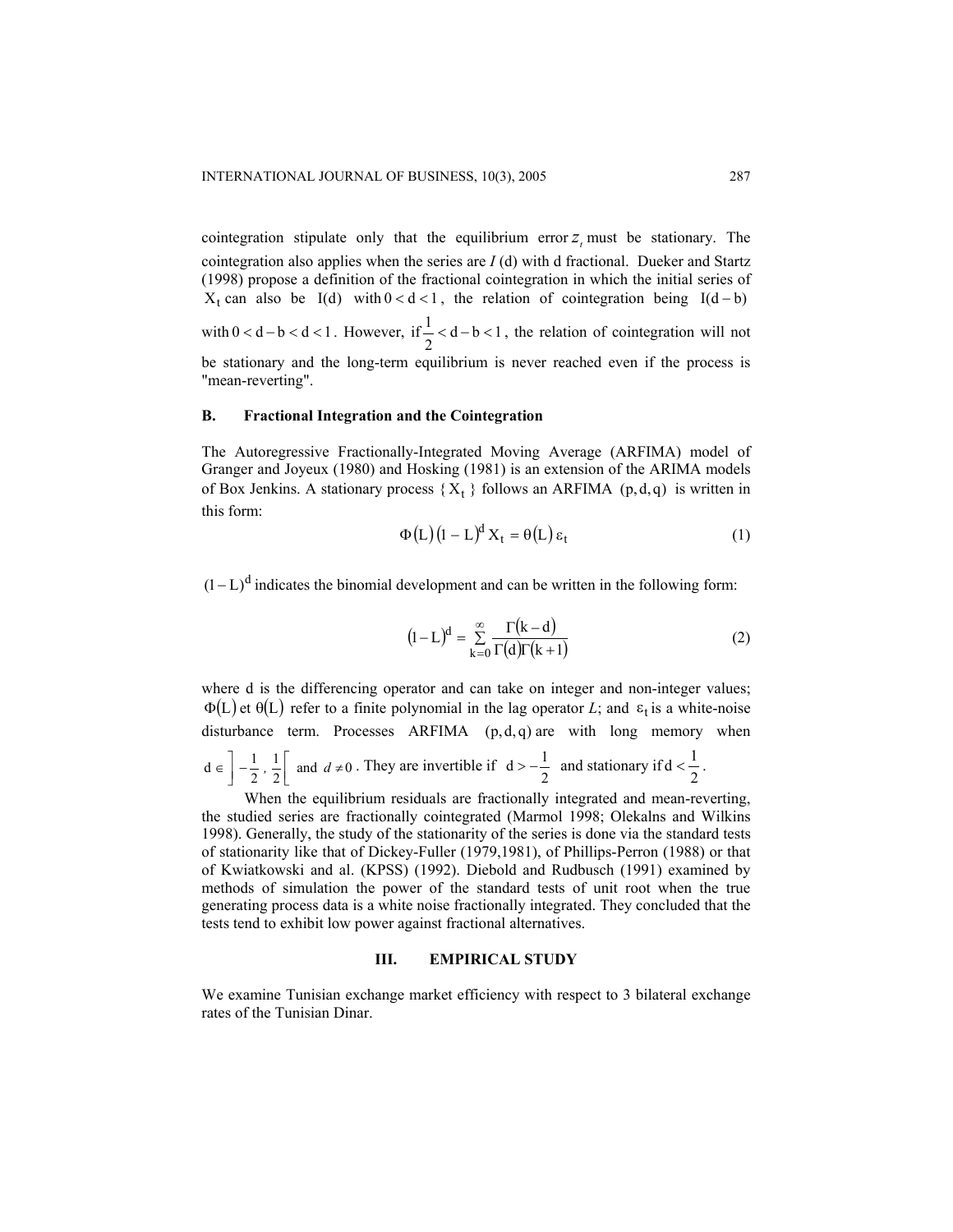#### **A. Efficiency of the Tunisian Spot Market**

Daily exchange rates of Tunisian Dinar against the American Dollar, the Euro and the Japanese Yen (TND/USD, TND/euro, and TND/JPY) are used for the period 04 January 1999 to 31 December 2003 (1242 observations).

#### **1. Statistical properties of exchange rate series**

# **a. Results of the tests of stationarity**

The results of three types of unit root tests realized on the series of logarithm of exchange rates are given in Table 1.

|             | Results of the tests of stationarity on the series of logarithm of exchange rates |              |              |               |                        |                    |  |
|-------------|-----------------------------------------------------------------------------------|--------------|--------------|---------------|------------------------|--------------------|--|
|             |                                                                                   | $H_0$ : I(1) |              |               |                        | $H_0$ : I (0)      |  |
|             | lags                                                                              | τ            | $\tau_{\mu}$ | $Z(t_\alpha)$ | $Z(t_{\alpha\bullet})$ | $\hat{\eta}_{\mu}$ |  |
| <b>LUSD</b> | 1                                                                                 | $-0.026***$  | $-2.233***$  | $-0.004***$   | $-2.236***$            | 21.239***          |  |
|             | 4                                                                                 | $-0.047***$  | $-2.110***$  | $-0.016***$   | $-2.234***$            | $8.543***$         |  |
|             | 8                                                                                 | $-0.080***$  | $-2.094***$  | $-0.033***$   | $-2.234***$            | 4.778***           |  |
|             | 10                                                                                | $-0.069***$  | $-2.056***$  | $-0.035***$   | $-2.234***$            | 3.922***           |  |
|             | 15                                                                                | $-0.0856***$ | $-2.077***$  | $-0.045***$   | $-2.234***$            | 2.720***           |  |
|             | 24                                                                                | $-0.152***$  | $-1.911***$  | $-0.046***$   | $-2.234***$            | $1.768***$         |  |
| LEUR        | 1                                                                                 | $2.265***$   | 1.413***     | 2.185***      | $1.325***$             | 50.809***          |  |
|             | 4                                                                                 | $2.401***$   | 1.564***     | 2.325***      | 1.494***               | 20.407***          |  |
|             | 8                                                                                 | $2.553***$   | $1.785***$   | $2.413***$    | $1.606***$             | 11.393***          |  |
|             | 10                                                                                | $2.670***$   | 1.894***     | 2.467***      | $1.675***$             | 9.344***           |  |
|             | 15                                                                                | $2.628***$   | 1.788***     | $2.540***$    | $1.774***$             | $6.463***$         |  |
|             | 24                                                                                | $2.340***$   | $1.470***$   | 2.485***      | $1.740***$             | 4.179***           |  |
| <b>LYEN</b> | 1                                                                                 | $-0.763***$  | $-2.378***$  | $-0.766***$   | $-2.372***$            | 9.552***           |  |
|             | 4                                                                                 | $-0.710***$  | $-2.107***$  | $-0.786***$   | $-2.354***$            | 3.845***           |  |
|             | 8                                                                                 | $-0.703***$  | $-2.092***$  | $-0.794***$   | $-2.349***$            | 2.152***           |  |
|             | 10                                                                                | $-0.752***$  | $-2.247***$  | $-0.797***$   | $-2.347***$            | $1.767***$         |  |
|             | 15                                                                                | $-0.761***$  | $-2.283***$  | $-0.800***$   | $-2.347***$            | $1.225***$         |  |
|             | 24                                                                                | $-0.678***$  | $-2.269***$  | $-0.801***$   | $-2.351***$            | 0.797***           |  |

| Table 1                                                                           |  |
|-----------------------------------------------------------------------------------|--|
| Results of the tests of stationarity on the series of logarithm of exchange rates |  |

**Notes:**  $\tau$  (resp.  $z(t_{\alpha})$ ) and  $\tau_{\mu}$  (resp.  $z(t_{\alpha \bullet})$ ) are the statistics of ADF (resp. PP) tests for the models

3.43 and  $-2.86$  respectively to 1% and 5%.  $\hat{\eta}_t$  is the statistics of test KPSS where the residues result from the without and with constant. The breaking values for tests ADF and PP are those tabulated by Mckinnon (1991). For the first model, they are –2.56 and –1.94 respectively to 1% and 5%. Those for the second are –

regression with a constant. The critical values are 0.739, 0.463 and 0.347 respectively at 1%, 5% and 10% level. \*\*\*, \*\* and \* indicates significance respectively at 1%, 5% and 10% level.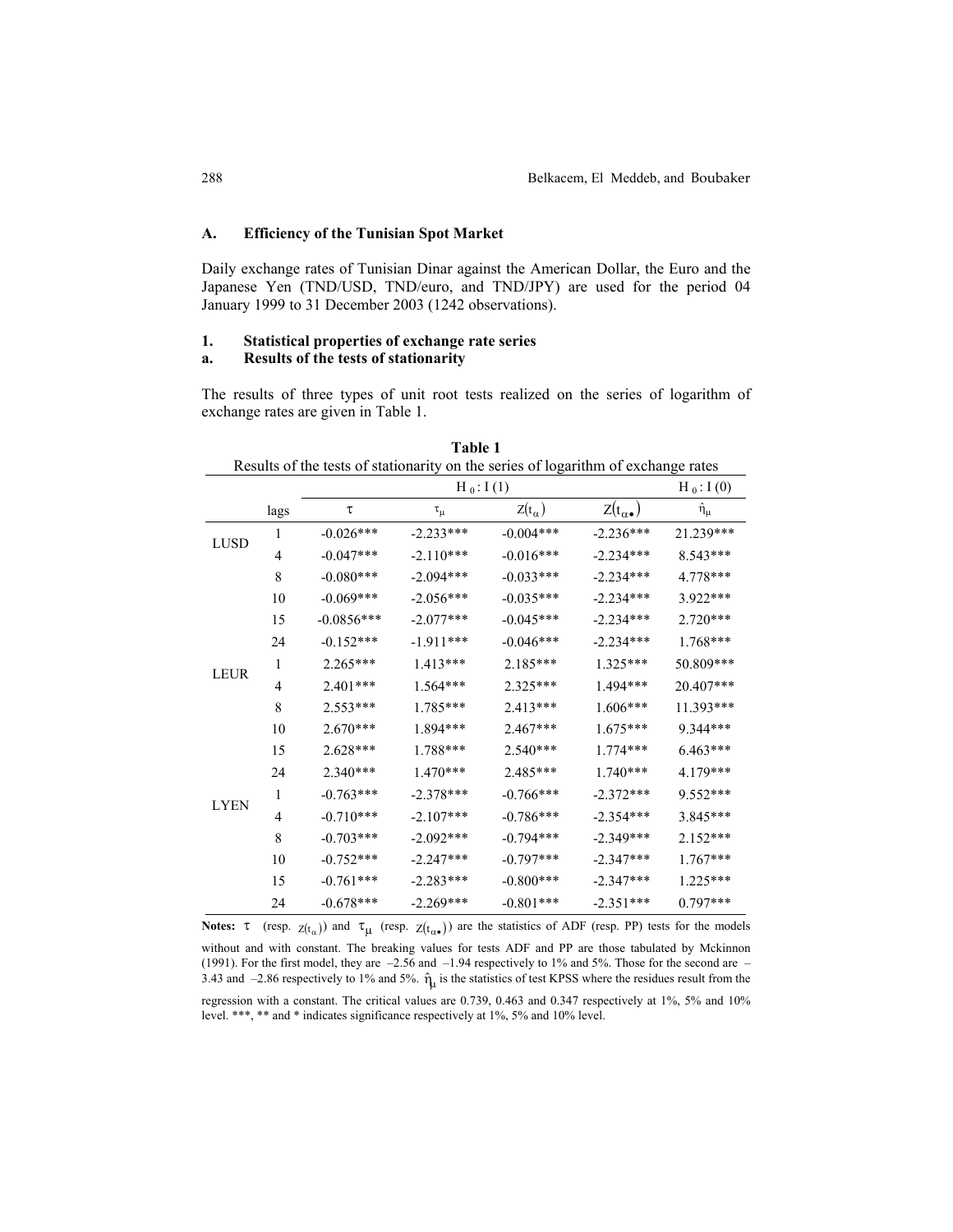If we refer to the statistics of tests ADF and PP, we will accept without ambiguity the null of unit root whatever the model retained (with or without constant) at a level of significance of 1%. This result is confirmed by KPSS test, where we reject the null of stationarity, for all the series, and at a level of significance of 1%. Thus, all series are  $I(1)$ .

In addition, the results of the application of these tests of unit root on the series of variation of exchange rates  $(r_t)$  are given in the following table.

|              |                |              | $H_0$ : I(1) |                 |                        | $H_0$ : I(0)     |
|--------------|----------------|--------------|--------------|-----------------|------------------------|------------------|
|              | lags           | τ            | $\tau_{\mu}$ | $Z(t_{\alpha})$ | $Z(t_{\alpha\bullet})$ | $\hat{\eta}_\mu$ |
| <b>DLUSD</b> | 1              | $-24.260***$ | $-24.261***$ | $-32.903***$    | $-32.899***$           | $0.996***$       |
|              | 4              | $-15.012***$ | $-15.015***$ | $-32.905***$    | $-32.900***$           | $0.956***$       |
|              | 8              | $-11.418***$ | $-11.427***$ | $-32.975***$    | $-32.969***$           | $0.899***$       |
|              | 10             | $-9.791***$  | $-9.798***$  | $-32.979***$    | $-32.972***$           | $0.895***$       |
|              | 15             | $-8.609***$  | $-8.617***$  | $-33.041***$    | $-33.031***$           | $0.863***$       |
|              | 24             | $-6.362***$  | $-6.363***$  | $-33.122***$    | $-33.107***$           | $0.830***$       |
| <b>DLEUR</b> | $\mathbf{1}$   | $-27.662***$ | $-27.792***$ | $-37.393***$    | $-37.495***$           | $0.570**$        |
|              | $\overline{4}$ | $-16.275***$ | $-16.450***$ | $-37.475***$    | $-37.598***$           | $0.633**$        |
|              | 8              | $-12.536***$ | $-12.765***$ | $-37.536***$    | $-37.698***$           | $0.672**$        |
|              | 10             | $-11.436***$ | $-11.712***$ | $-37.591***$    | $-37.782***$           | $0.697**$        |
|              | 15             | $-8.380***$  | $-8.701***$  | $-37.635***$    | $-37.892***$           | $0.728**$        |
|              | 24             | $-9.520***$  | $-6.262***$  | $-37.466***$    | $-37.744***$           | $0.692**$        |
| <b>DLYEN</b> | 1              | $-25.662***$ | $-25.665***$ | $-34.990***$    | $-34.992***$           | 0.259            |
|              | $\overline{4}$ | $-16.441***$ | $-16.451***$ | $-34.999***$    | $-35.000***$           | 0.273            |
|              | 8              | $-11.871***$ | $-11.891***$ | $-35.009***$    | $-35.011***$           | 0.279            |
|              | 10             | $-10.516***$ | $-10.535***$ | $-35.015***$    | $-35.017***$           | 0.282            |
|              | 15             | $-8.784***$  | $-8.813***$  | $-35.020***$    | $-35.025***$           | 0.284            |
|              | 24             | $-6.285***$  | $-6.312***$  | $-35.018***$    | $-35.026***$           | 0.285            |

**Table 2** Results of the stationarity tests on the variations of the exchange rates

Referring to the statistics of tests ADF and PP, we can reject the null of nonstationarity at a significance of 1% level. However, while referring to the statistics of KPSS test, the null of stationarity is also rejected in the case of TND/USD and TND/euro series and this respectively at significance level of 1% and 5%. This situation suggests that these series are fractionally integrated. As for TND/JPY serie, we can say that it is stationary I(0).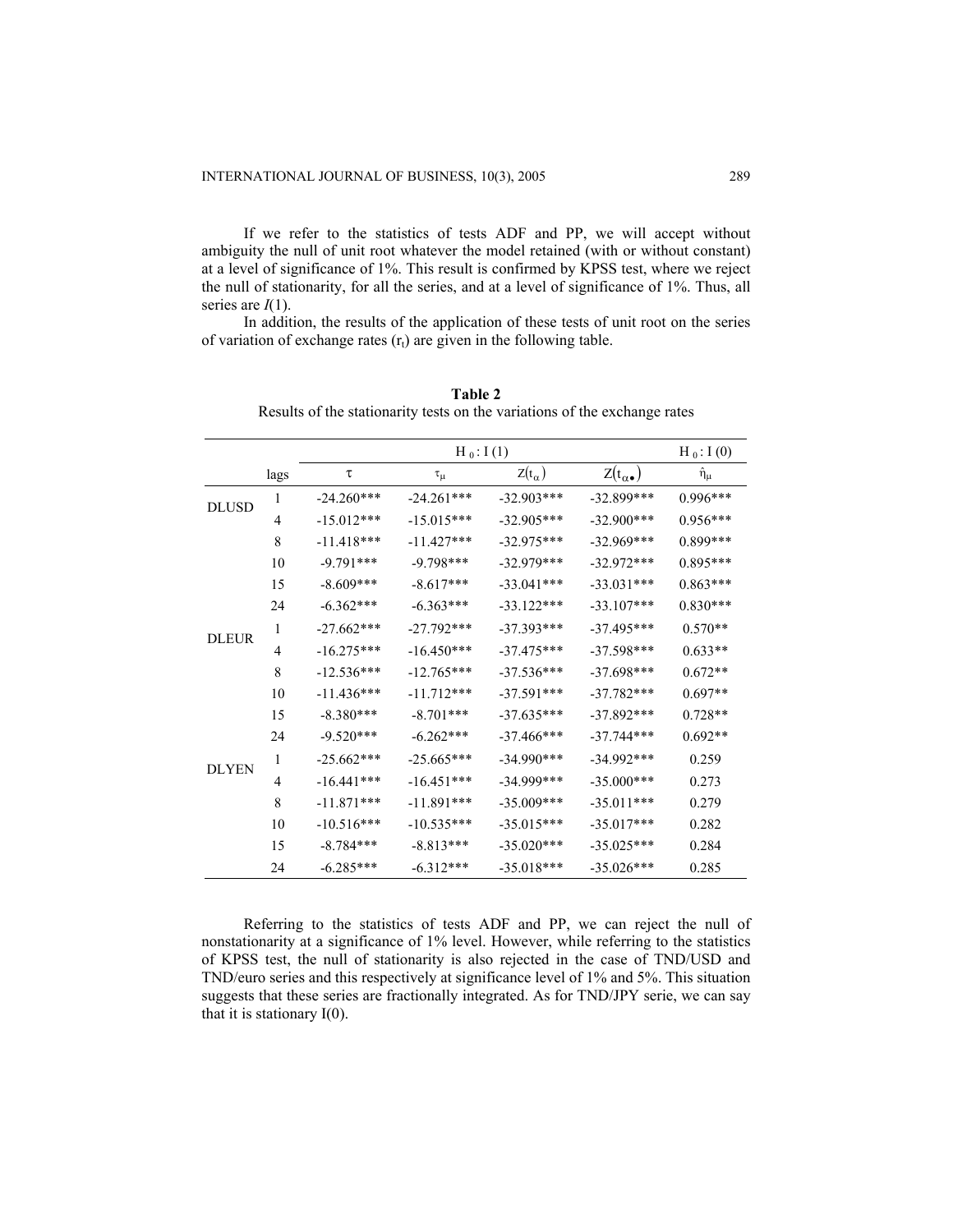|               | <b>DLUSD</b>  | <b>DLEUR</b>  | <b>DLYEN</b>  |
|---------------|---------------|---------------|---------------|
| $Q_{e^2}(50)$ | 95.0584       | 67.778        | 77.108        |
|               | $[0.000]$ *** | $[0.000]$ *** | $[0.000]$ *** |
| Lm-arch       | 106.128       | 98.528        | 100.662       |
|               | $[0.000]$ *** | $[0.000]$ *** | $[0.000]$ *** |

# **b. Conditional Heteroscedasticity of the variations of rate of exchange**

The statistics of Box-Pierce and the multiplier of Lagrange tests are highly significant (1%), which allows us to reject the null of absence of ARCH effect.

#### **c. Test of normality of the exchange rate variations**

The coefficients of asymmetry are 1% significantly different from zero only for the Yen variation series. There exists an excess of Kurtosis for the three series. In particular the excess of Kurtosis is significantly higher than zero, which means that the nonconditional density function of the series is leptokurtic.

|                                  | <b>DLUSD</b>            | <b>DLEUR</b>         | <b>DLYEN</b>          |
|----------------------------------|-------------------------|----------------------|-----------------------|
| <b>Skewness</b>                  | $-0.0394$               | 0.097                | 0.406                 |
| $(\hat{\tau}_1)$<br>t statistics | (0.566)                 | (1.395)              | $(5.847)$ ***         |
| Kurtosis $(\hat{\tau}_2)$        | 3.544                   | 3.870                | 8.312                 |
| t statistics                     | $(3.915)$ ***           | $(6.270)$ ***        | $(38.272)$ ***        |
| Jacques-Bera                     | $\chi^2(2)$ = 15.588    | $\chi^2(2)$ = 41.092 | $\chi^2(2)$ = 1492.96 |
|                                  | $(0.000$ <sup>***</sup> | $0.000$ ]***         | $(0.000)***$          |

#### **2. Results of the Cointegration tests**

#### **a. Johansen cointegration test results**

The trace statistic suggests that one – cointegrating vector is present, which implies that there is a long-run relationship between all three bilateral exchange rates (see Table 3). The existence of such relation of cointegration between these spot rates can be explained, for example by the presence of a variable risk premium (see Barkoulas and al. (2003)), foreign market interventions or transaction costs.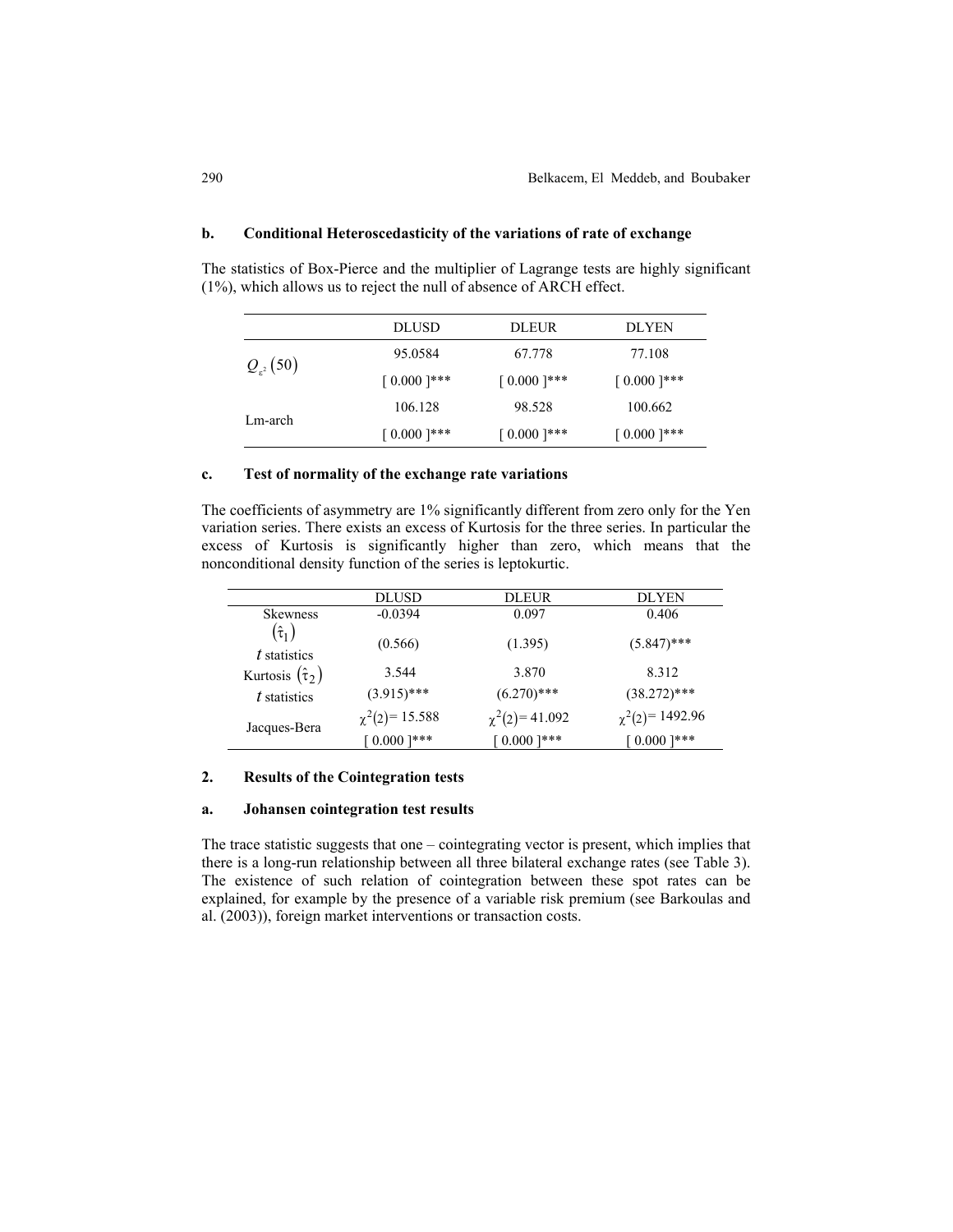| Orders of delay: 1 to 4 |          |          |          |          |               |  |
|-------------------------|----------|----------|----------|----------|---------------|--|
| Tendency:               | None     | None     | Linear   | Linear   | Ouadratic     |  |
|                         | Without  | With     | With     | With     | With          |  |
| Model                   | constant | constant | constant | constant | constant      |  |
|                         | Without  | Without  | Without  | With     | With tendency |  |
|                         | tendency | tendency | tendency | tendency |               |  |
| cointegration           |          |          |          |          |               |  |
| $relation(s)$ Number    |          | 0        |          | 0        | $\theta$      |  |
| (level of $5\%$ )       |          |          |          |          |               |  |

#### **Table 3** Results for the Johansen (1988) test Series: LDOLLAR LEURO LYEN Orders of delay: 1 to 4

The following table gives the results of the identification of the cointegration relation.

| Equation of cointegration | Log of the M.L.                             | 15263.61    |
|---------------------------|---------------------------------------------|-------------|
|                           | Standardized coefficients of cointegration: |             |
| <b>LDOLLAR</b>            | <b>LEURO</b>                                | <b>LYEN</b> |
| 1.000000                  | 1.381896                                    | 0.030095    |
|                           | (0.56799)                                   | (0.39333)   |
|                           | Adjusted coefficients:                      |             |
| D(LDOLLAR)                | D(LEURO)                                    | D(LYEN)     |
| $-0.004174$               | 0.001828                                    | $-0.002230$ |
| (0.00127)                 | (0.00068)                                   | (0.00189)   |

# **Table 4** Estimation of cointegration relation

The results of the VECM estimation are presented in Table 5. By analyzing the estimated coefficients of the lagged residuals one period, we notice that for the dollar and the Euro, this coefficient is negative and significantly different from zero. Thus, these parities are characterized by a return towards the long term target.

Thus, the presence of cointegration between series of exchange rates implies the existence of Granger-causal orderings among cointegrated exchange rates. Hence, it is possible to predict one exchange rate given observations of the other exchange rates (Granger (1986)). Thus, the exchange market agents can carry out beneficial transactions in the long run as well in the short run, Which contradicts the weak informational efficiency hypothesis and can lead to the inefficience of the Tunisian spot exchange market.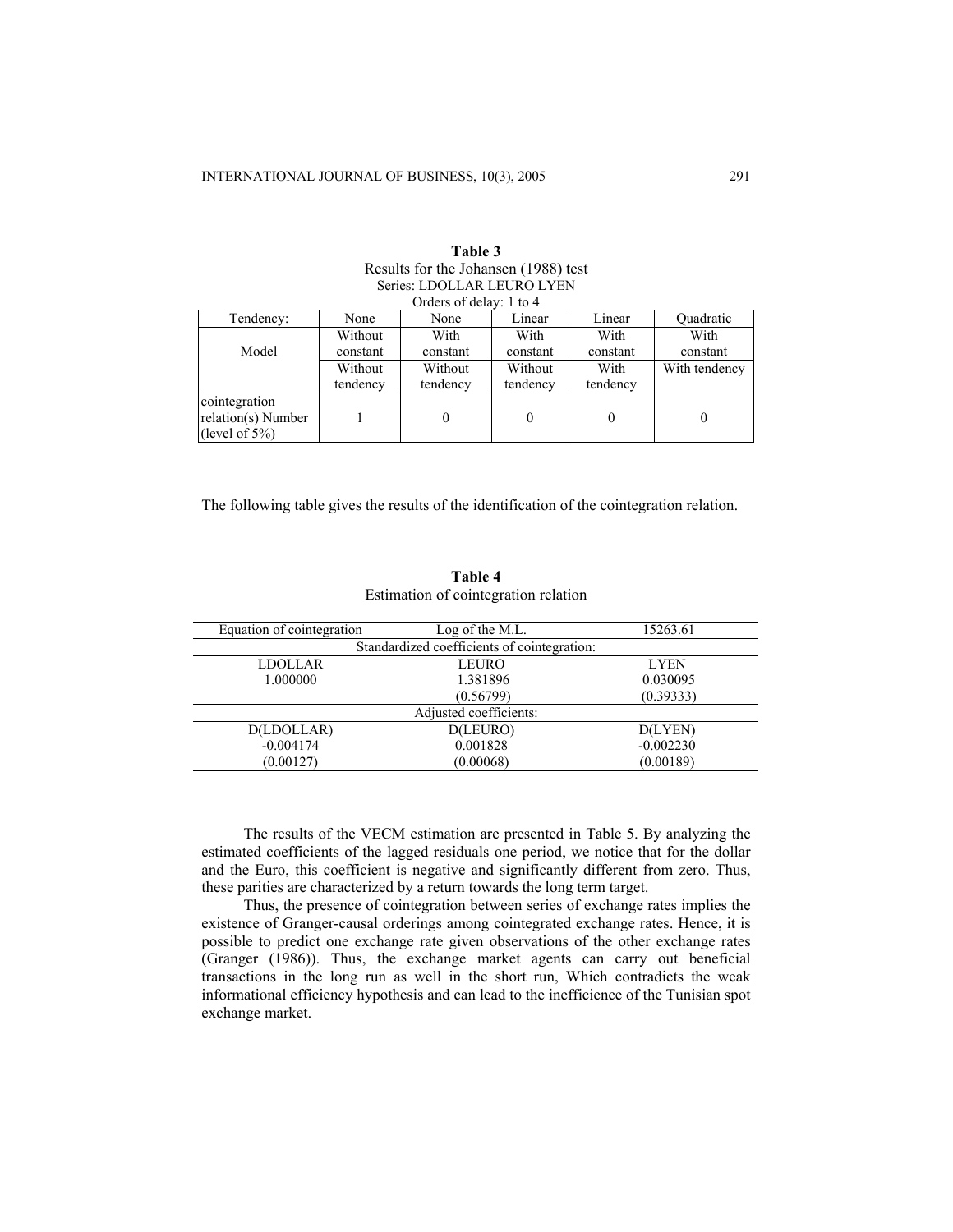|                  | <b>Equation of Cointegration</b> |              |               |
|------------------|----------------------------------|--------------|---------------|
| $Ldollar(-1)$    | 1.000000                         |              |               |
| $Leuro(-1)$      | 3.156743                         |              |               |
|                  | (2.98527)                        |              |               |
|                  | [1.05744]                        |              |               |
| $Lyen(-1)$       | 0.391940                         |              |               |
|                  | (0.18915)                        |              |               |
|                  | $2.07211$ ]                      |              |               |
|                  | D(LDOLLAR)                       | D(LEURO)     | D(LYEN)       |
| Eq Cointegration | $-0.000366$                      | $-0.000174$  | $-0.000371$   |
|                  | (0.00022)                        | (0.00012)    | (0.00032)     |
|                  | $[-1.67927]$                     | $[-1.47833]$ | $[-1.14196]$  |
| $D(1dollar(-1))$ | 0.030341                         | $-0.021048$  | 0.152221      |
|                  | (0.03668)                        | (0.01978)    | (0.05470)     |
|                  | [0.82714]                        | $[-1.06426]$ | [2.78305]     |
| $D(Idollar(-2))$ | $-0.010123$                      | $-0.027222$  | $-0.008397$   |
|                  | (0.03648)                        | (0.01967)    | (0.05439)     |
|                  | $[-0.27749]$                     | $[-1.38410]$ | $[-0.15437]$  |
| $D(leuro(-1))$   | $-0.107276$                      | $-0.093328$  | $-0.051597$   |
|                  | (0.06708)                        | (0.03617)    | (0.10003)     |
|                  | $[-1.59911]$                     | $[-2.58039]$ | $[-0.51584]$  |
| $D(leuro(-2))$   | $-0.000753$                      | $-0.111100$  | $-0.233599$   |
|                  | (0.06691)                        | (0.03608)    | (0.09977)     |
|                  | $[-0.01125]$                     | $[-3.07957]$ | $[-2.34128]$  |
| $D(lyen(-1))$    | $-0.014507$                      | $-0.009294$  | $-0.019714$   |
|                  | (0.01926)                        | (0.01038)    | (0.02872)     |
|                  | $[-0.75325]$                     | $[-0.89508]$ | $[-0.68648]$  |
| $D(lyen(-2))$    | 0.007939                         | 0.011810     | $-0.041291$   |
|                  | (0.01917)                        | (0.01034)    | (0.02859)     |
|                  | [0.41407]                        | [1.14242]    | [ - 1.44429 ] |

**Table 5** Estimate of the VECM

**Table 6** Integration orders of spot exchange rate series

|                             | <b>LUSD</b>  | <b>LEUR</b>   | <b>LYEN</b>  |
|-----------------------------|--------------|---------------|--------------|
| $\ddot{\phantom{0}}$<br>MI. | 1.0458       | 0.9906        | 0.9985       |
| t-Student<br>Prob           | 57.11<br>[0] | 185.18<br>[O] | 707.67<br>ГO |
| $\hat{d}'$<br><b>GPH</b>    | 1.0430       | 1.0068        | 1.0079       |
| t-Student<br>Prob           | 54.40<br>[0] | 132<br>[0]    | 688          |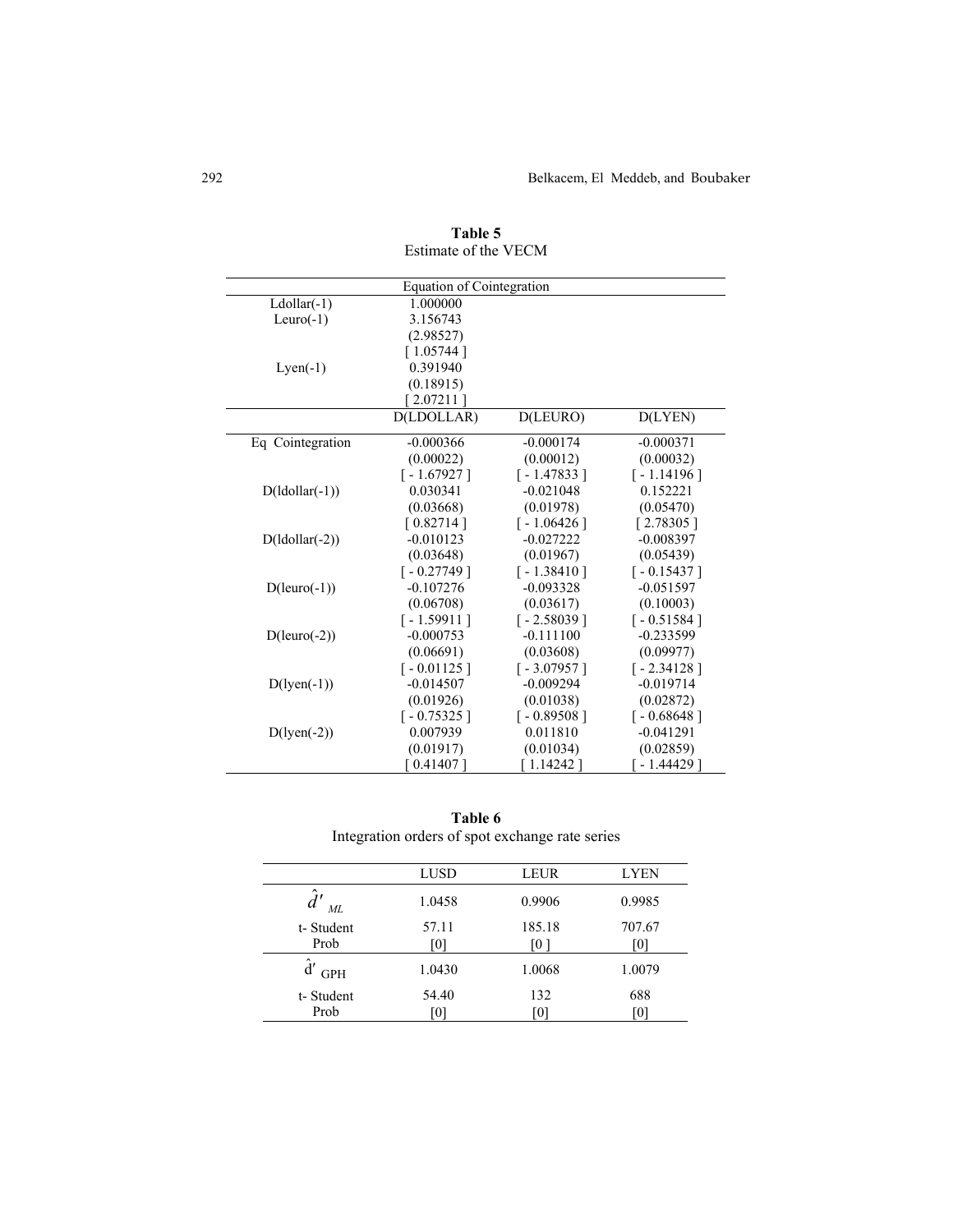#### **b. Standard fractional cointegration test results**

The estimates of the order of integration using of Maximum Likelihood (see Lyhagen (1999)) and GPH (see Geweke and Porter – Hudak (1983)) tests are all insignificantly different from one. Thus, we can say that it is not possible to have a fractional cointegration between these series only when the cointegrating residuals are fractionally integrated (0 <d'<1) (see for example Baillie and Bollerslev (1994)).

The series of the residuals are stationary  $I(0)$  since they seem to fluctuate in a random way around zero. We can also note periods of strong volatility, which is primarily with ARCH effects. Indeed, we note that the autocorrelations decrease at an exponential rate when lags increase.

The following table sums up results of long memory tests on the residuals:

| R USD   | R EUR   | R YEN     |
|---------|---------|-----------|
| 0.0100  | 0.0077  | $-0.0126$ |
| 0.462   | 0.356   | $-0.561$  |
| [0.644] | [0.722] | [0.575]   |
| 0.0095  | 0.0041  | $-0.0132$ |
| 0.438   | 0.195   | $-0.586$  |
| [0.661] | [0.846] | [0.558]   |
|         |         |           |

**Table 7** Estimate of the orders of integration of the series of the residues

The estimated values of the integration orders of residuals are no significantly different from zero. Therefore residuals are I(0). Consequently, we can say that there is no fractional cointegration between the three spot exchange rate series.

# **B. Efficiency of Tunisian Forward Market**

In order to test the Tunisian forward market efficiency, we use the Engle-Granger (1987) cointegration test. We initially, apply the standard fractional cointegration test that involves of comparing the order of integration of the residuals (d′) from OLS estimates of the cointegrating equation and those of original series (d). It should be noted, that OLS estimates of the cointegrating vector are only consistent if  $d > \frac{1}{2}$ (Robinson and Marinucci (1998)). Thus, if it is found that the order of integration of the series is  $d \leq \frac{1}{2}$ , and then we will apply another procedure of fractional cointegration: The bivariate ARFIMA model.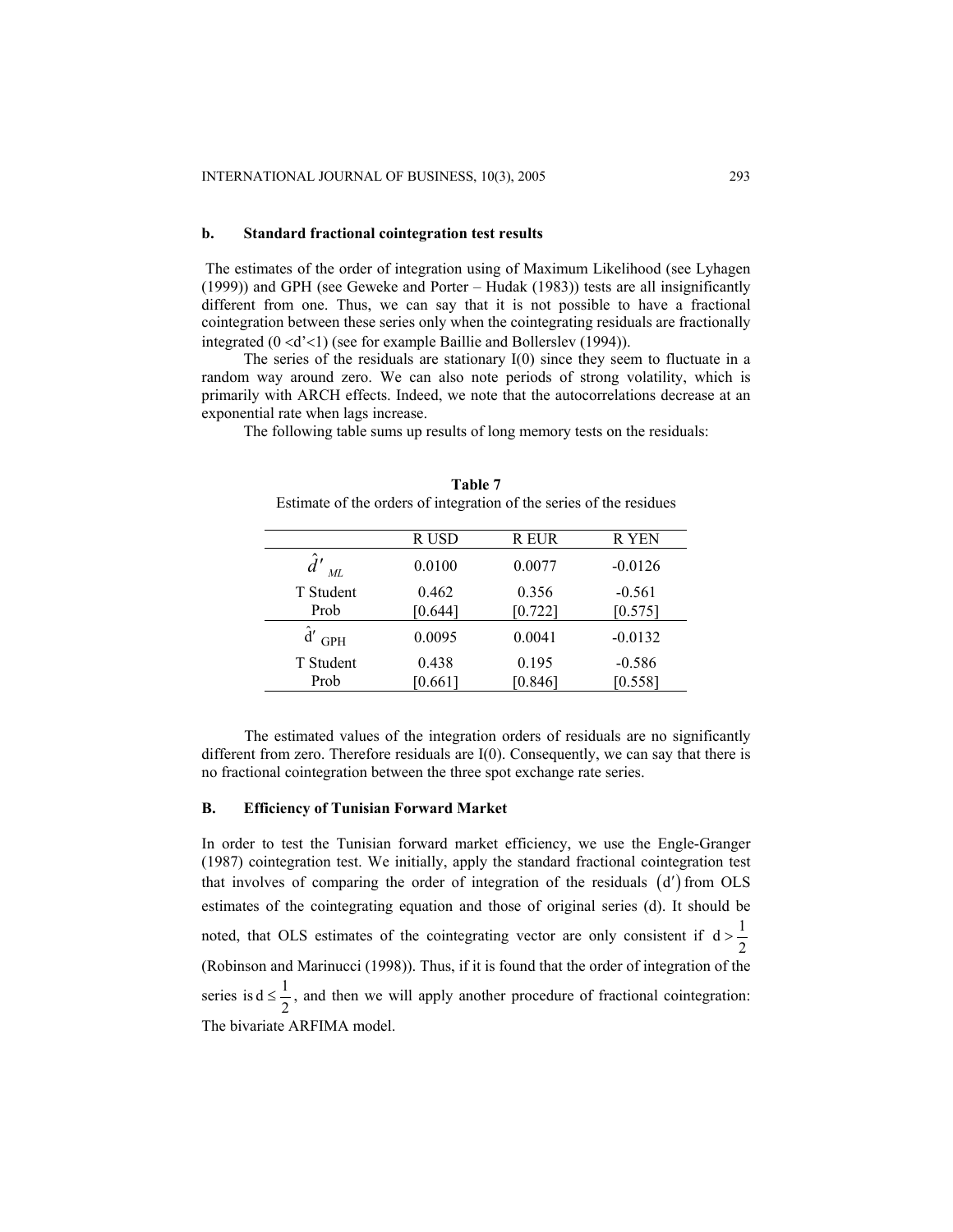Cheung and Lai (1993) provide two inequality bounds for the speed of adjustment parameters that comes from fractional cointegrated system with error correction representation of the form:

$$
H(B)(1-B)^{d} X_t = -\alpha [(1-(1-B)^{b}](1-B)^{d-b} Y_t + G(B)Z_t
$$
\n(3)

In a two-dimensional case, the data generation process relating to the two series,  $X_t$ and  $Y_t$ , integrated of the same order *d*, is presented by:

$$
H(B)\begin{pmatrix} (1-B)^d & 0\\ 0 & (1-B)^{(d-b)} \end{pmatrix} \begin{pmatrix} 1 & 0\\ -\alpha & 1 \end{pmatrix} \begin{bmatrix} X_t\\ Y_t \end{bmatrix} = G(B) Z_t
$$
 (4)

In the ARFIMA bivariate model  $(0, d, d - b, 0)$  we estimate at the same time, the order of integration (d) of the spot and forward exchange rate series, and that of the cointegrating vector  $(d')$  such as  $d' = d - b$ .

|              |                | $H_0$ : I(1) |              |               |                        | $H_0$ : I (0)      |
|--------------|----------------|--------------|--------------|---------------|------------------------|--------------------|
|              | lags           | τ            |              | $Z(t_\alpha)$ | $Z(t_{\alpha\bullet})$ | $\hat{\eta}_{\mu}$ |
|              |                |              | $\tau_{\mu}$ |               |                        |                    |
| <b>LFUSD</b> | 1              | $-0.220$     | $-1.639$     | $-0.073$      | $-2.043$               | $0.981***$         |
|              | 4              | $-0.211$     | $-1.352$     | $-0.085$      | $-2.049$               | $0.436*$           |
| <b>LSUSD</b> | 1              | $-0.225$     | $-1.614$     | $-0.103$      | $-2.071$               | $0.978***$         |
|              | 4              | $-0.209$     | $-1.316$     | $-0.102$      | $-2.073$               | $0.435*$           |
| <b>LFEUR</b> | 1              | 2.531        | 1.752        | 2.670         | 1.754                  | $2.568***$         |
|              | 4              | 3.162        | 2.427        | 2.972         | 2.360                  | $1.107***$         |
| <b>LSEUR</b> | 1              | 2.392        | 1.530        | 2.613         | 1.568                  | 2.583***           |
|              | 4              | 3.091        | 2.289        | 2.988         | 2.201                  | $1.113***$         |
| <b>LFYEN</b> | 1              | $-0.597$     | $-2.550$     | $-0.690$      | $-2.488$               | $0.455*$           |
|              | $\overline{4}$ | $-0.559$     | $-2.724$     | $-0.694$      | $-2.489$               | 0.213              |
| <b>LSYEN</b> | 1              | $-0.772$     | $-2.598$     | $-0.791$      | $-2.500$               | $0.457*$           |
|              | 4              | $-0.580$     | $-2.652$     | $-0.792$      | $-2.505$               | 0.213              |

**Table 8** Results of stationarity tests on the spot and forward exchange rate series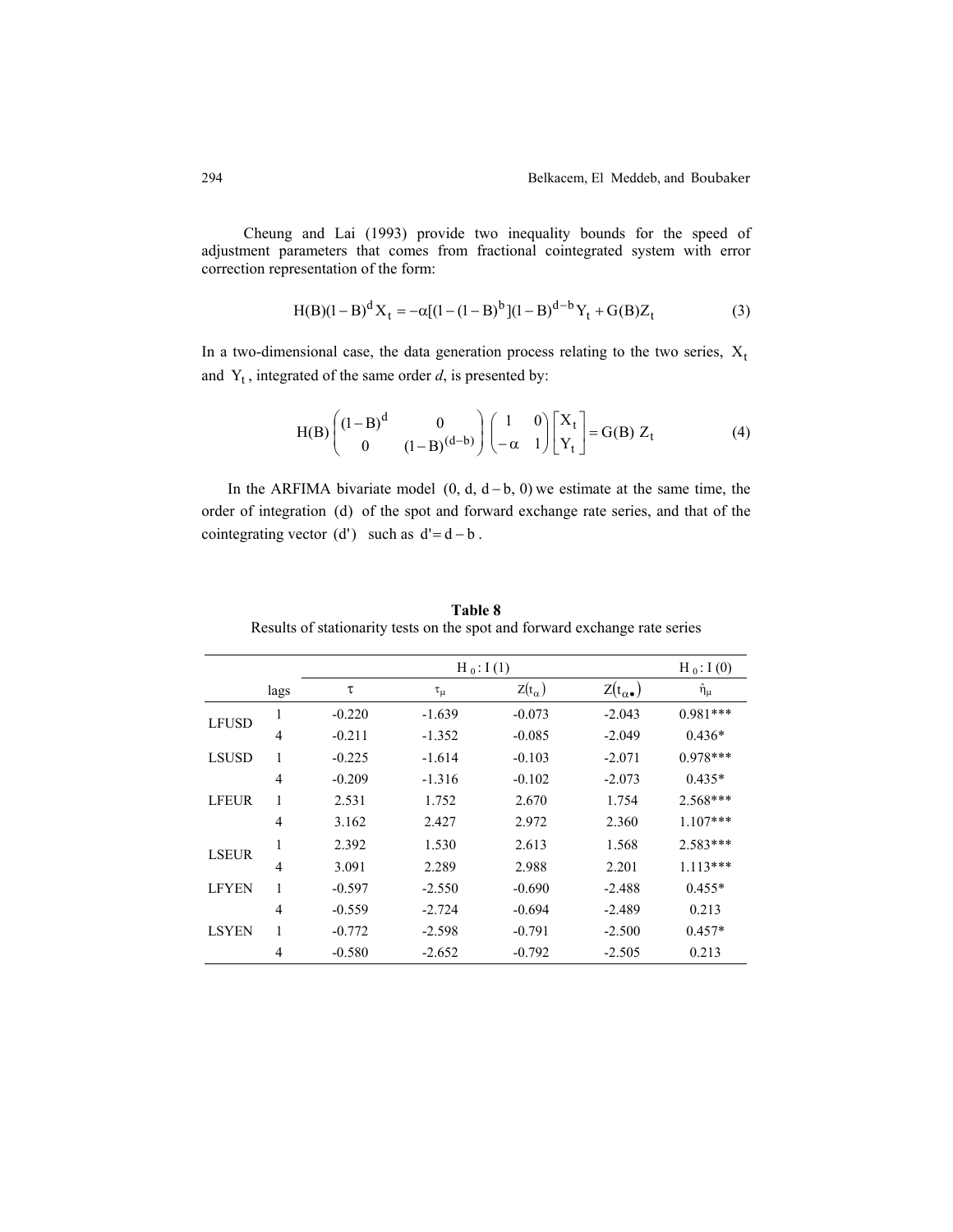# **1. Empirical results**

#### **a. Stationarity test Results**

Stationarity tests were initially carried out on the logarithm of the spot and forward exchange rate series reported in Table 8.

- For TND/USD parity: ADF and PP statistics are higher than their critical values. Therefore, we can accept the null of unit root at a significance level of 1%. From KPSS test, we notice that for the two series, we can reject the null of stationnarity at a 1% significance level (for lag 1) and of 10% (for lag 4).
- For TND/euro parity: While referring to the ADF and PP statistics, we accept the null of unit root at significance level of 1% that is confirmed by KPSS test, since we reject the null of stationnarity for the two series at a 1% significance level.
- For TND/JPY parity: From the results of ADF and PP tests, we accept the null of unit root at 1% significance level. Concerning KPSS test, we notice that for a lag of 1 and at 10% significance level, we can reject the null of stationarity.

Thus, we can say that for all parities, the spot and forward exchange rate series share the same statistical characteristics. They are I(1).

|               |                |          | $H_0$ : I(1) |                 |                        | $H_0$ : I (0)      |
|---------------|----------------|----------|--------------|-----------------|------------------------|--------------------|
|               | lags           | τ        | $\tau_{\mu}$ | $Z(t_{\alpha})$ | $Z(t_{\alpha\bullet})$ | $\hat{\eta}_{\mu}$ |
| <b>DLFUSD</b> | 1              | $-5.065$ | $-5.008$     | $-6.393$        | $-6.330$               | $0.747***$         |
|               | $\overline{4}$ | $-3.713$ | $-3.642$     | $-6.347$        | $-6.278$               | $0.723**$          |
| <b>DLSUSD</b> | 1              | $-5.029$ | $-4.968$     | $-6.831$        | $-6.762$               | $0.734**$          |
|               | $\overline{4}$ | $-3.554$ | $-3.476$     | $-6.807$        | $-6.732$               | $0.745***$         |
| <b>DLFEUR</b> | 1              | $-4.219$ | $-4.832$     | $-6.993$        | $-7.553$               | $0.600**$          |
|               | $\overline{4}$ | $-2.622$ | $-3.632$     | $-7.048$        | $-7.550$               | $0.650**$          |
|               | 1              | $-4.435$ | $-5.057$     | $-6.616$        | $-7.133$               | $0.532**$          |
| <b>DLSEUR</b> | $\overline{4}$ | $-2.740$ | $-3.791$     | $-6.642$        | $-7.103$               | $0.614**$          |
| <b>DLFYEN</b> | 1              | $-5.729$ | $-5.725$     | $-6.777$        | $-6.759$               | 0.299              |
|               | $\overline{4}$ | $-3.256$ | $-3.260$     | $-6.752$        | $-6.728$               | 0.302              |
| <b>DLSYEN</b> | 1              | $-5.560$ | $-5.569$     | $-7.533$        | $-7.537$               | 0.295              |
|               | $\overline{4}$ | $-3.286$ | $-3.306$     | $-7.534$        | $-7.538$               | 0.295              |

**Table 9** Results of stationarity tests on the first differences of the spot and forward exchange rate series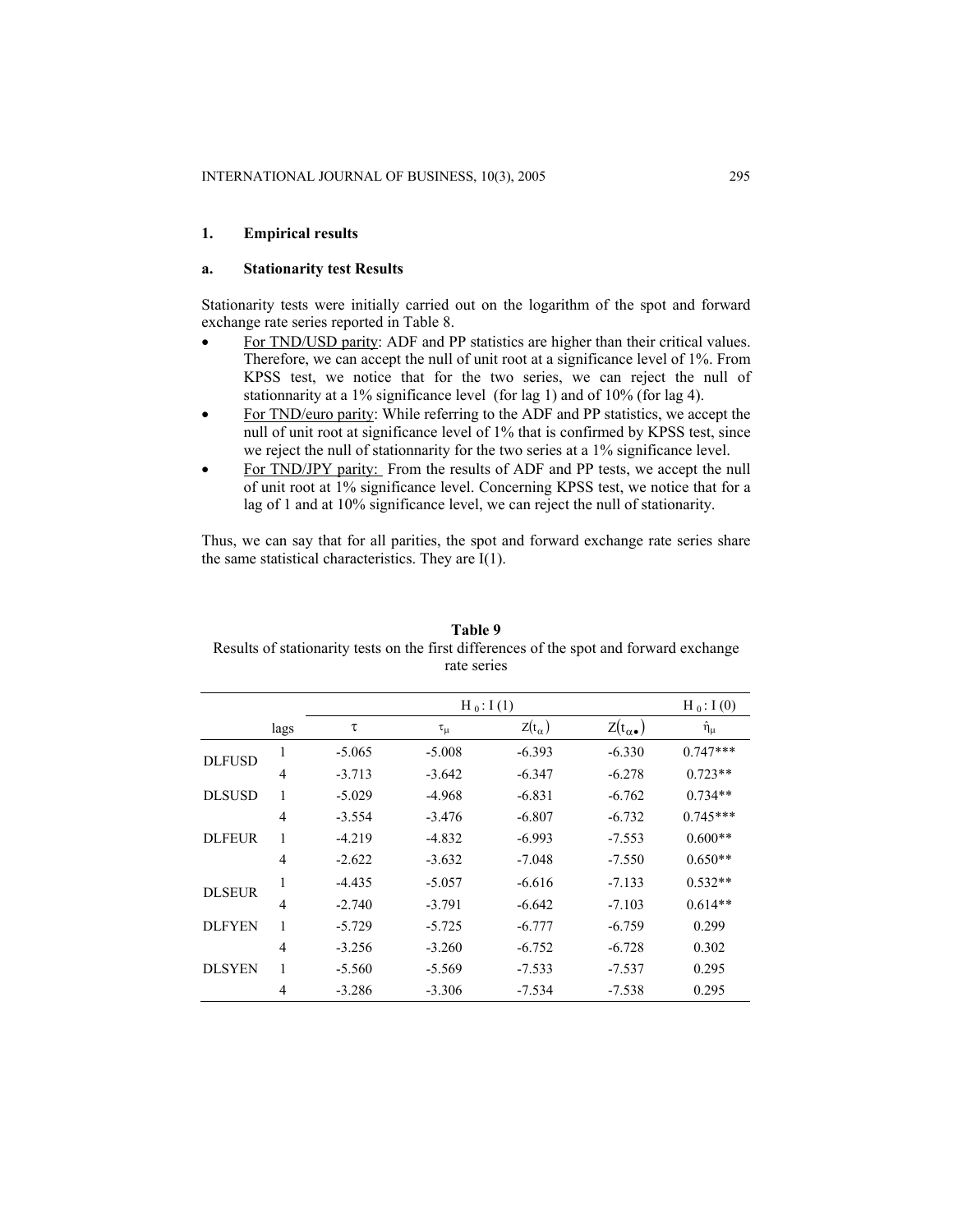- For TND/USD parity: From the results of ADF and PP tests, we can reject the null of unit root at significance level of 1%. That does not seem to be confirmed by KPSS test since the null of stationarity is rejected at significance level of 1 %. Thus, we can say a priori that the two series relating to TND/USD parity are fractionally integrated.
- For TND/Euro parity: Based on ADF and PP tests, we reject the null of unit root for the two series, at significance level of 1%. In addition, from KPSS test, the null of stationarity can also be rejected at significance level of 5% and that for the two series. Consequently, we can suggest that these series are controlled by a long memory process.
- For TND/JPY parity: while referring to ADF and PP statistics, we reject the null of nonstationarity at significance level of 1%. This result is confirmed by KPSS test, where we accept the null of stationarity at significance level of 10%. Consequently, we can say that the spot and forward exchange rate series relating to TND/JPY parity follow a stationary process  $I(0)$ .

The results of stationarity tests on the residuals are illustrated in Table 10.

|         |                |             | $H_0$ : I(1) |                 |                        |              |  |
|---------|----------------|-------------|--------------|-----------------|------------------------|--------------|--|
|         | lags           | τ           | $\tau_{\mu}$ | $Z(t_{\alpha})$ | $Z(t_{\alpha\bullet})$ | $\eta_{\mu}$ |  |
| D resid |                | $-5.222***$ | $-5.174***$  | $-7.709***$     | $-7.644***$            | 0.0538       |  |
|         | $\overline{4}$ | $-2.978***$ | $-2.944***$  | $-7.709***$     | $-7.644***$            | 0.0550       |  |
| E resid |                | $-6.099***$ | $-6.060***$  | $-7.772***$     | $-7.709***$            | 0.172        |  |
|         | $\overline{4}$ | $-3.693***$ | $-3.679***$  | $-7.852***$     | $-7.787***$            | 0.208        |  |
| Y resid |                | $-5.342***$ | $-5.281***$  | $-6.264***$     | $-6.205***$            | $0.391*$     |  |
|         | 4              | $-2.719***$ | $-2.665***$  | $-6.174***$     | $-6.111***$            | $0.400*$     |  |

**Table 10**  Results of stationarity tests on the residuals

Referring to ADF and PP statistics, we reject the null of unit root at 1% significance level for all parities of exchange rate. That is confirmed by KPSS test, since we accept the null of stationnarity at 10% level for the dollar and euro series and a 5% significance level for the yen series. Thus, all the residuals are stationary. Consequently, for each parity of exchange rate, the spot and forward rates admit a longrun relationship, which is the necessary condition for forward exchange market efficiency (Hakkio and Rush; 1989).

### **b. Estimate of the error correction models**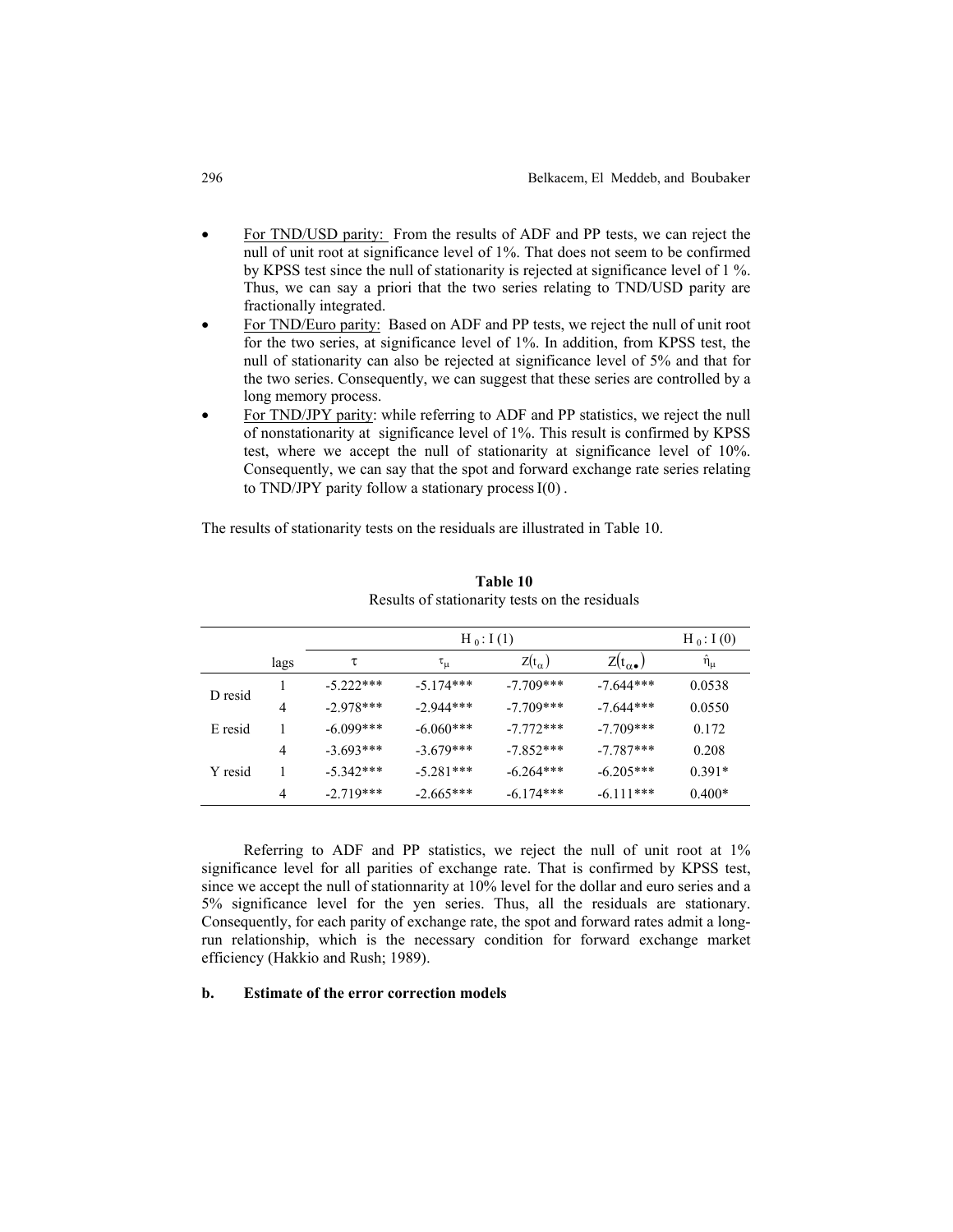| Variable           | Coefficient | Standard<br>deviation | Stat(Student) | Prob.  |
|--------------------|-------------|-----------------------|---------------|--------|
| D(LFUSD)           | 1.0032      | 0.0278                | 36.0075       | 0.0000 |
| $R_{R}^{d(-1)}$    | $-1.0228$   | 0.1339                | $-7.6370$     | 0.0000 |
|                    | 0.9623      |                       |               |        |
| $R^2$ adjusted     | 0.9616      |                       |               |        |
| stat Durbin-Watson | 1.9610      |                       |               |        |

# **Table 11**  Error correction model for TND/USD parity Dependent variable: D(LSUSD)

# **Table 12**  Error correction model for TND/euro parity Dependent variable: D(LSEUR)

| Variable                           | Coefficient | Standard  | Stat(Student) | Prob.  |
|------------------------------------|-------------|-----------|---------------|--------|
|                                    |             | deviation |               |        |
| D(LFEUR)                           | 0.9372      | 0.0262    | 35.7671       | 0.0000 |
| $\frac{\text{Re}(-1)}{\text{R}^2}$ | $-1.0013$   | 0.1270    | $-7.8830$     | 0.0000 |
|                                    | 0.9549      |           |               |        |
| $R^2$ adjusted                     | 0.9541      |           |               |        |
| stat Durbin-Watson                 | 1.8917      |           |               |        |

**Table 13**  Error correction model for TND/JPY parity Dependent variable: D(LSYEN)

| Variable           | Coefficient | Standard  | Stat(Student) | Prob.  |
|--------------------|-------------|-----------|---------------|--------|
|                    |             | deviation |               |        |
| D(LFYEN)           | 0.8776      | 0.0394    | 22.2638       | 0.0000 |
| $Ry(-1)$<br>$R^2$  | $-0.9941$   | 0.1267    | $-7.8408$     | 0.0000 |
|                    | 0.9287      |           |               |        |
| $R^2$ adjusted     | 0.9275      |           |               |        |
| stat Durbin-Watson | 2.0532      |           |               |        |

The above tables give, for all parities, the results of modelling of the change of spot exchange rate as a function of changes in the forward exchange rate as well as the level of disequilibrium in the cointegrating relationship. It is noticed that the coefficient of the error-correction term is significantly negative. Then, the spot exchange rate moves to restore the long-run equilibrium relationship implied by the cointegration relationship.

Thus, we can say that there exists for each parity, co-movements between the spot and forward series which converge together to a long-run stable equilibrium. Consequently, we can say that the Tunisian forward exchange market is efficient.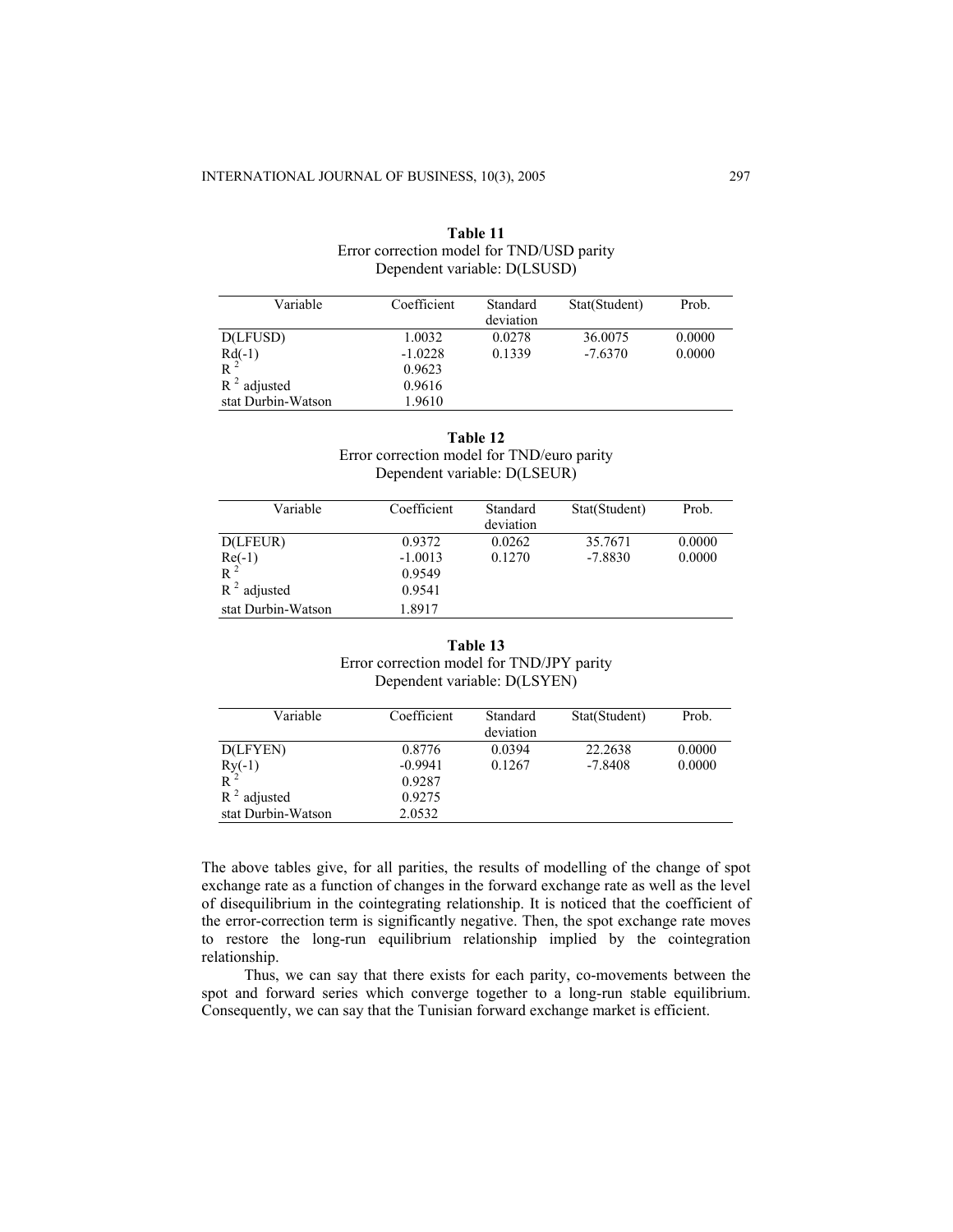#### **2. Fractional cointegration Results**

# **a. Results of the standard test of fractional cointegration**

**Table 14**  Estimate of the orders of integration of the series in level

|                             | <b>LEUSD</b> | <b>LSUSD</b> | <b>LFEUR</b> | <b>LSEUR</b> | <b>LFYEN</b> | <b>LSYEN</b> |
|-----------------------------|--------------|--------------|--------------|--------------|--------------|--------------|
| $\sim$<br>и<br>МL           | 0.4982       | 0.4981       | 0.4993       | 04994        | 0.9939       | 0.9940       |
| 205.146<br>Test-Wald<br>[0] |              | 2377.14      | [0]          |              | -            |              |
|                             |              |              |              |              |              |              |

- For TND/USD and TND/euro parities: The estimated values of the order of integration of the series show that those have a long memory. Moreover, the test of Wald does not reject the null assumption  $(d_1 = d_2)$ , which is the necessary condition for fractional cointegration.
- For TND/JPY parity: The estimated values of the order of integration of the series are close to the unit. Therefore, one can say that these series are nonstationary.

The existence of a long memory on the series in level of the dollar and euro could not be detected by the standard tests of unit root used in the preceding section. Indeed, Diebold and Rudebush (1989) and Sowell (1990) showed that ADF tests had a low power to distinguish the null assumption from process  $I(1)$  against the alternative of fractional process  $I(d)$ . In the same way, Hassler and Wolters (1995) stressed that the performance of PP tests was not better than that of ADF tests to distinguish the fractional alternative of integration.

The application of long memory tests on the residuals gives the following results:

|                          | R USD     | R EUR     | R YEN   |
|--------------------------|-----------|-----------|---------|
| Ĵ<br>MI.                 | $-0.0904$ | $-0.0896$ | 0.0809  |
| t-Student                | $-0.710$  | $-0.751$  | 0.675   |
| Prob                     | [0.480]   | [0.456]   | [0.502] |
| $\hat{d}'$<br><b>GPH</b> | $-0.1393$ | 0.0297    | 0.2779  |
| t-Student                | $-1.09$   | 0.225     | 1.770   |
| Prob                     | [0.280]   | [0.823]   | [0.083] |

**Table 15**  Estimate of the orders of integration of the residuals series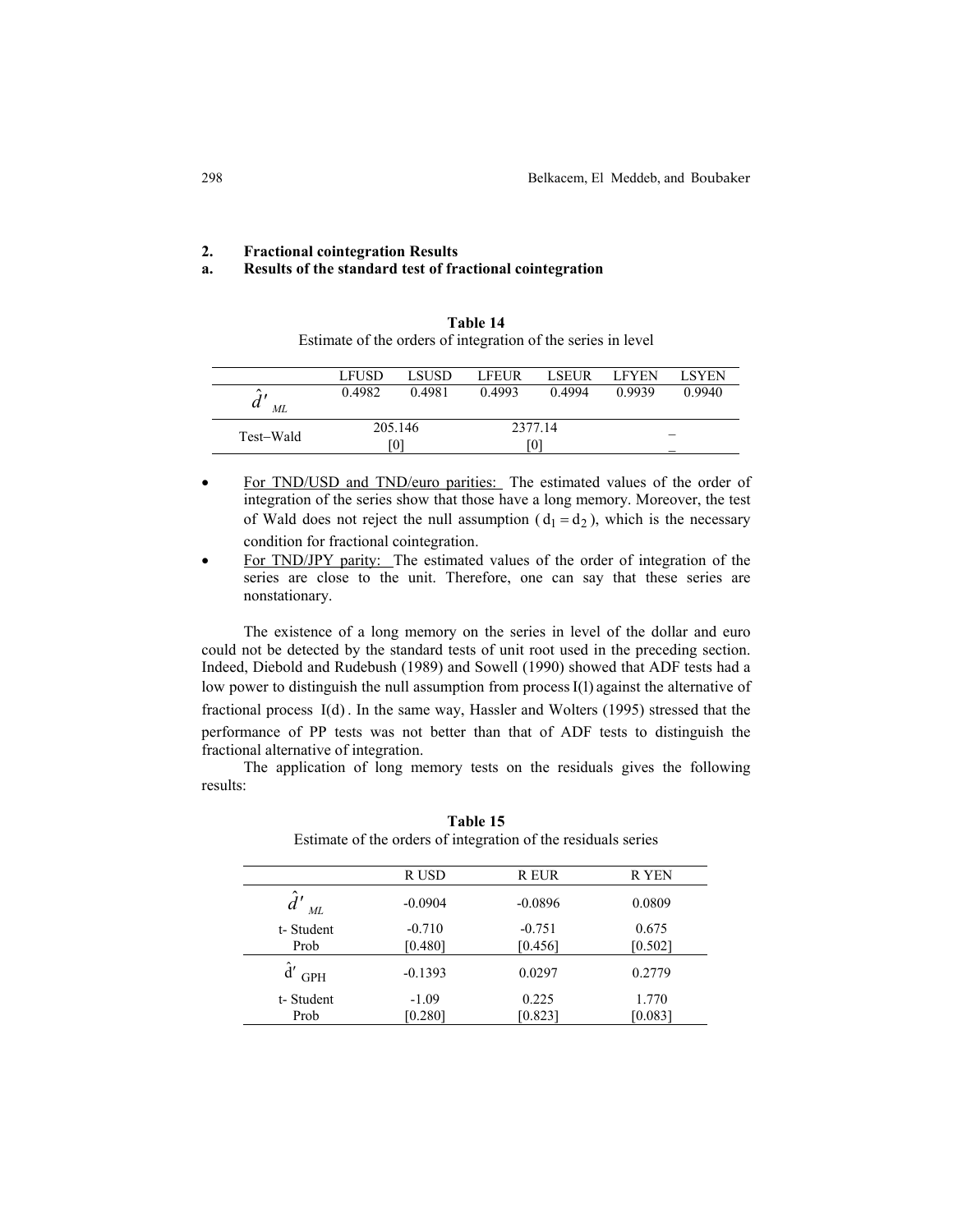For the three parities, the estimated values of integration orders of the residuals are not significantly different from zero. Therefore, one can say that these residues follow a process  $I(0)$ .

We can see that the spot and forward exchange rate series relating to the TND/USD and TND/euro parities have the same fractional orders of integration (Wald test). Moreover, OLS estimates residuals from the cointegrating equation are stationary and their orders of integration are lower than the original series.

So, we can say that there is a fractional cointegration between the series. Hence there exists a co-movement between the two series of exchange rates that converge towards an equilibrium long run relation. Thus we can conclude that the Tunisian forward exchange market is efficient.

The estimate of error correction models of filtered TND/USD and TND/euro series leads to the following results reported in Tables 16 and 17.

**Table 16**  Estimate of (MCE) for the filtered TND/USD series Endogenous variable: FLSUSD

| Variable           | Coefficient | Standard<br>deviation | Stat(Student) | Prob.  |
|--------------------|-------------|-----------------------|---------------|--------|
| <b>FLFUSD</b>      | 1.0151      | 0.0188                | 53.8597       | 0.0000 |
| $Resusd(-1)$       | $-0.5139$   | 0.1357                | $-3.7869$     | 0.0004 |
| $R^2$              | 0.9777      |                       |               |        |
| $R^2$ adjusted     | 0.9773      |                       |               |        |
| stat Durbin-Watson | 1.9101      |                       |               |        |

**Table 17**  Estimate of (MCE) for the filtered TND/euro series Endogenous variable: FLSEUR

| Variable           | Coefficient | Standard  | Stat(Student) | Prob.  |
|--------------------|-------------|-----------|---------------|--------|
|                    |             | deviation |               |        |
| <b>FLFEUR</b>      | 0.9782      | 0.0152    | 64.1867       | 0.0000 |
| $Reseur(-1)$       | $-0.5283$   | 0.1334    | $-3.9579$     | 0.0002 |
| $R^2$              | 0.9788      |           |               |        |
| $R^2$ adjusted     | 0.9785      |           |               |        |
| stat Durbin-Watson | 1.9179      |           |               |        |

For the TND/USD and TND/euro parities: we note that the spot rate depends on a positive and significant way of the forward rate. The coefficient of the errorcorrection term is negative and significantly different from zero. Then, the spot exchange rates move to restore the long-run relationship implied by the equilibrium relationship. We note that for the two parities, the speed adjustment coefficients are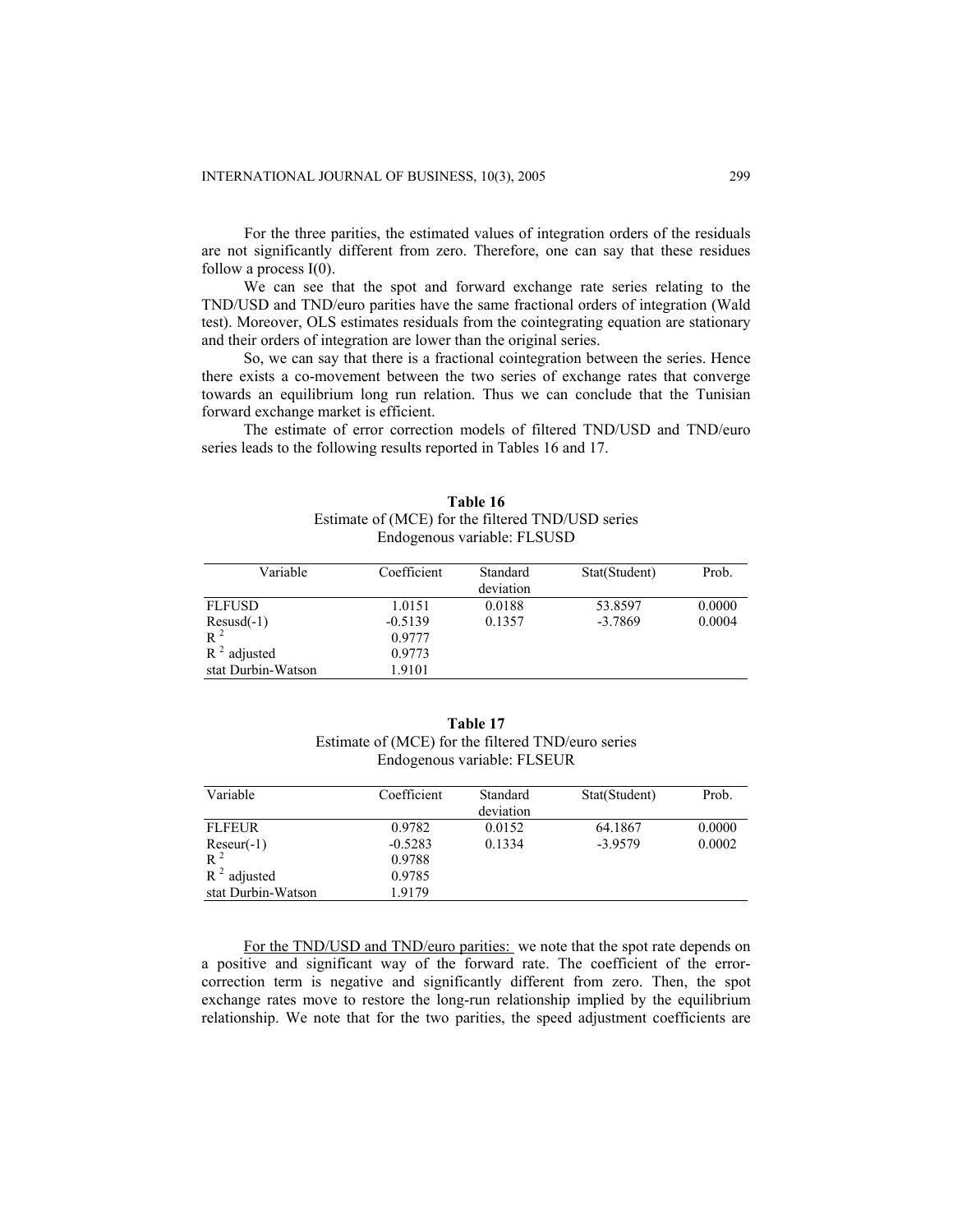lower then those of previous results. This implies slower speed of return to equilibrium. It is to be recalled that the standard test of fractional cointegration is based on the OLS estimate. But, according to Robinson and Marinucci (1998) this method gives unbiased estimates only when  $d > \frac{1}{2}$ . Thus, since it was found that the orders of integration of the rough series are lower than 1/2, estimating a vectorial error correction bivariate ARFIMA model will be justified.

**Table 18** 

|                      | d       | Test-Wald   | d'      | Coefficient | $\alpha$  |
|----------------------|---------|-------------|---------|-------------|-----------|
| <b>LSUSD</b>         | 0.4126  |             | 0.0841  |             |           |
|                      | [0.001] |             | [0.512] |             |           |
| <b>LFUSD</b>         | 0.4138  | 185.396 [0] | 0.1526  | 1.3856      | $-0.4870$ |
|                      | [0.004] |             | [0.369] | [0]         | [0.007]   |
| $R^2 = 0.9146$       |         |             |         |             |           |
| Log Max Probability: | 455.137 |             |         |             |           |
| <b>LSEUR</b>         | 0.4876  |             | 0.1194  |             |           |
|                      | [0.006] |             | [0.402] |             |           |
| <b>LFEUR</b>         | 0.4885  | 2452.97 [0] | 0.1069  | 1.2085      | $-0.4784$ |
|                      | [0.009] |             | [0.372] | [0]         | [0.003]   |
| $R^2 = 0.8635$       |         |             |         |             |           |
| Log Max Probability: | 429.176 |             |         |             |           |

#### **b. Estimate of the vectorial error correction fractional model (VECFM)**

The estimates of the orders of integration of spot and forward series have significant and fractional values  $\left($  < 1/2). Moreover, the test of Wald accepts the null assumption, which implies equality between the orders of integration of the two exchange rate series. This answers the necessary condition of fractional cointegration since the estimate of bivariate ARFIMA model supposes a common fractional parameter d in studied series.

In addition, the orders of integration of the residues  $d'$  relating to the series of all parities, have given values that are not significantly different from zero. Therefore, the linear combination of these series is stationary and has orders of integration lower than the two parent series. Consequently, one can conclude that there is a fractional cointegration between the series of spot and forward exchange rates. Moreover, the estimated coefficient of the speed of adjustment is negative and significantly different from zero.

For each of the two parities, there exists a mechanism of adjustment, which restores the equilibrium between spot and forward exchange rates, defined by the stable relationship of cointegration.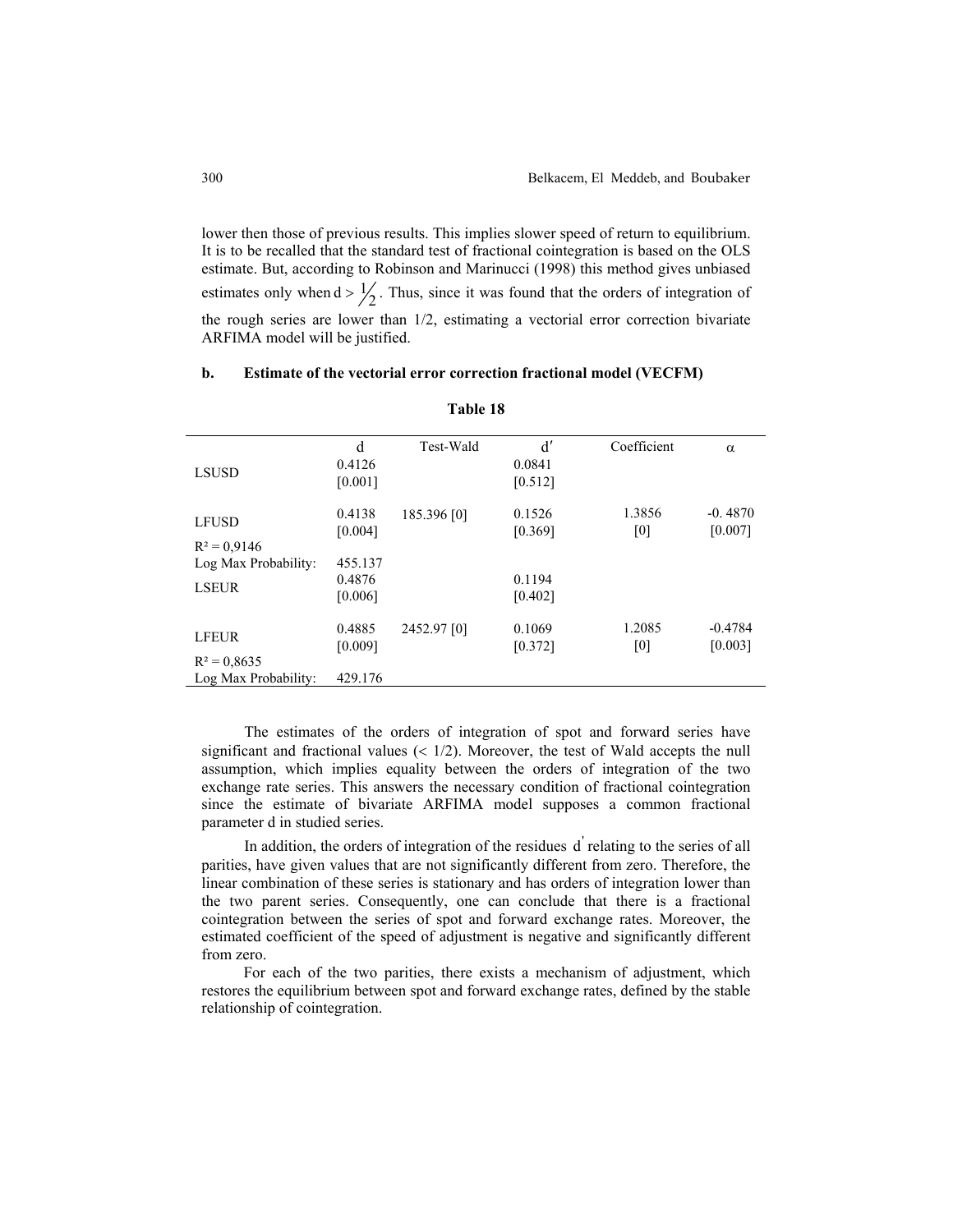# **IV. CONCLUSION**

Within the framework of this paper, we apply panoply of cointegration tests in order to investigate the weak form of the Tunisian exchange market efficiency. We started our analysis by standard cointegration tests, which usually assume, that taking integer differences leads to a stationary  $I(0)$  linear combination. But this distinction between process  $I(1)$  or  $I(0)$  is arbitrary, since cointegration conditions require only that the equilibrium error be stationary. The cointegration can also be considered when the series are I(d) with d fractional.

The use of the fractional cointegration process allowes us:

- To better model the financial series relating to the rates of exchange (process of long memory).
- To avoid problems particularly related to the consequences of under or overdifferencing of the original series.
- To provide an evaluation of the long-run relationships (slower speeds of adjustment).

The estimate of a fractional vectorial error correction model of (FVECM) gives evidence to a fractional cointegration relationship between the spot and forward exchange rate series relating to the two parities (TND/USD) and (TND/euro). This allows us to decide about the Tunisian forward exchange market efficiency.

# **REFERENCES**

- Baillie, R.T., and T. Bollerslev, 1994, "Cointegration, Fractional Cointegration and Exchange Rate Dynamics", *The Journal of Finance*, XLIX(2), 737-745.
- Barkoulas, J.T., Baum, C.F., and A. Chakraborty, 2003, "Forward Premiums and Market Efficiency", *Journal of Macroeconomics*, 25, 109-125.
- Cheung, Y., and K. Lai, 1993, "A Fractional Cointegration Analysis of Purchasing Power Parity", *Journal of business and Economic Statistics*, 11, 103-112.
- Diebold, Francis X., and Glenn D. Rudebusch, 1991, "On the Power of Dickey Fuller Test Against Fractional Alternatives", *Economics Letters*, 35, 155-160
- Diebold, Francis X., and Glenn D. Rudebusch, 1989, "Long Memory and Persistence in Aggregate Output", *Journal of Monetary Economics,* 24, 189-209.
- Dickey, D.A., and W.A. Fuller, 1979, "Distribution of the Estimators for Autoregressive Time Series with Unit Root", *Journal of The American Statistical Association*, 74, 427-431.
- Dickey, D.A., and W.A. Fuller, 1981, "Likelihood Ratio Statistics for Autoregressive Time Series With Unit Root", *Econometrica*, 49, 1057-1072.
- Dueker, M., and R. Statz, 1998, "Maximum-likelihood Estimation of Fractional Cointegration With an Application to US and Canadian Bond Rates", *The Review of Economic and Statistics*, 80, 762-769.